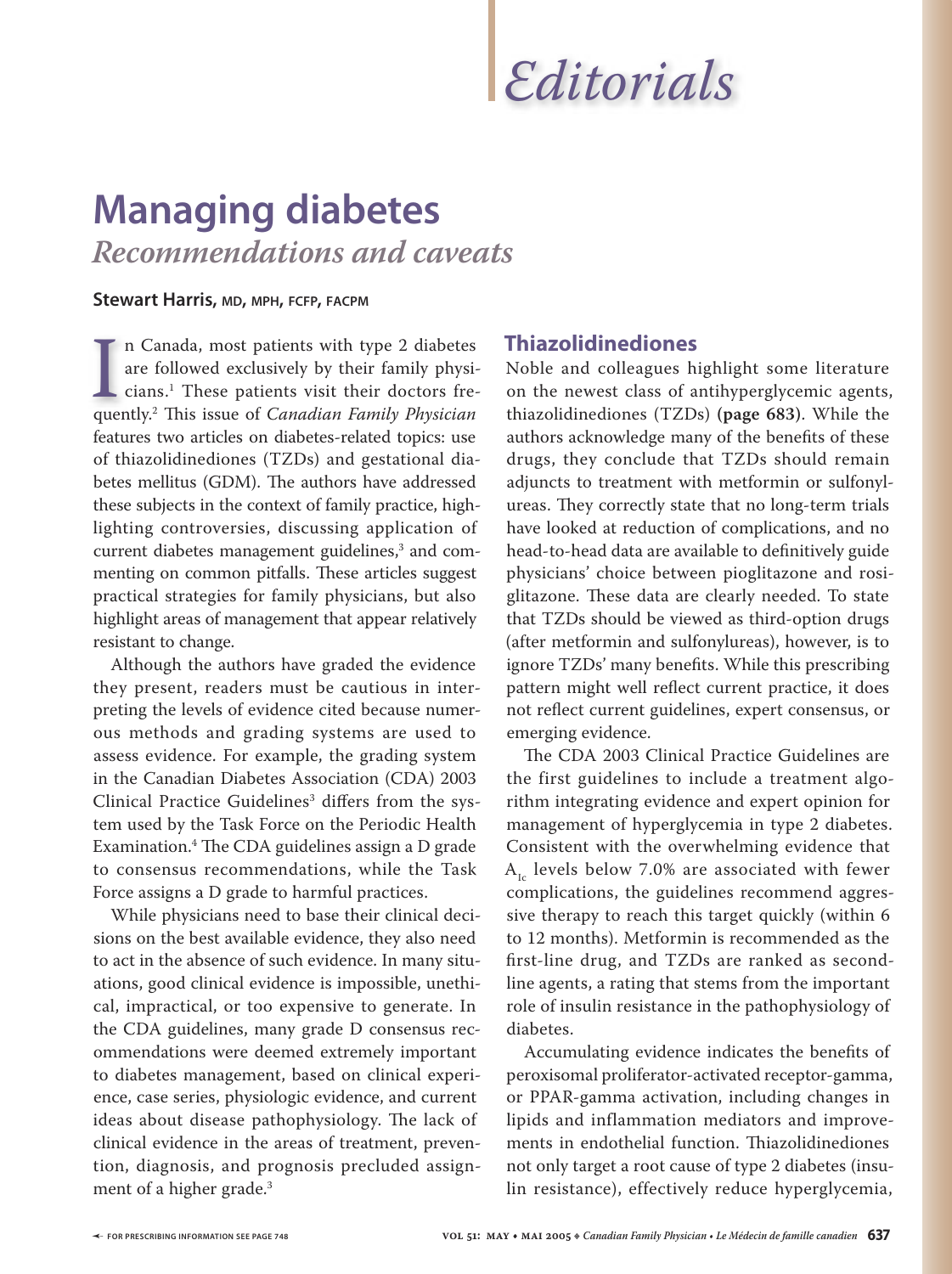#### *Editorials*

and confer no risk of hypoglycemia, but are also associated with some favourable effects that might reduce cardiovascular morbidity and mortality.<sup>5,6</sup> Unfortunately, Noble et al do not mention that TZDs confer no risk of hypoglycemia, a key advantage to this class of drugs, because hypoglycemia is the main limitation for many patients trying to achieve stringent glycemic targets using insulin or insulin secretagogues. The guidelines also recommend *initial* combination therapy, especially for patients with  $A<sub>1c</sub>$  levels above 9.0%.

Many physicians still worry about risk of edema and congestive heart failure (CHF) with TZDs. Although not cited by Noble et al, the consensus statement of the American Heart Association and the American Diabetes Association<sup>7</sup> concludes that only certain predisposed patients with fluid retention or edema are at risk of developing symptomatic heart failure and that, when these drugs are prescribed according to the product monograph, the risk of CHF is very low. Thiazolidinediones should not be prescribed to patients with signs or symptoms of New York Heart Association class III or IV CHF.<sup>7</sup>

In reviewing the pioglitazone and rosiglitazone studies, the authors point out that some improvements were noted in lipid profiles. It is important to understand, however, that these studies should not be compared with each other or be used to choose one agent over another. The pioglitazone studies were generally smaller and of shorter duration, and patients' baseline characteristics (weight,  $A_{i c}$  levels, etc) were not comparable to those of patients taking rosiglitazone. While TZDs might confer some lipid-lowering benefits, dyslipidemia should be treated with lipid-lowering drugs, not antihyperglycemic agents. Statin or fibrate therapy is indicated for many patients with diabetes as part of an overall approach to vascular protection.3

Finally, Noble et al raise the important point that TZDs are expensive drugs not currently fully covered by provincial formularies (except in Alberta). It is important to remember that the 2003 CDA guideline recommendations are based on evidence, and as such do not consider economic analyses, formulary issues, or the prevailing political approach

to chronic disease management or funding. I hope, however, that policy-makers will bring drug and treatment coverage in line with the evidence. In the meantime, physicians have to balance what would be best for their patients in an ideal world with the constraints of the real world.

# **Gestational diabetes mellitus**

Kelly and colleagues provide readers with a concise overview of the literature on the pathophysiology and outcomes of GDM **(page 688)**. Gestational diabetes mellitus continues to be a controversial topic widely debated in the medical community, a fact highlighted by the difference in screening recommendations in two different sets of national guidelines. The CDA guidelines recommend universal screening,3 while the Society for Obstetricians and Gynaecologists of Canada's guidelines recommend selective screening.<sup>11</sup> Kelly et al express the hope of many family physicians when they state that the ongoing Hyperglycemia and Adverse Pregnancy Outcome trial will shed light on this area. In the meantime, the CDA recommends universal screening for three important reasons: studies have shown that selective screening still results in missed diagnoses<sup>12</sup>; hyperglycemia is associatied with perinatal morbidity<sup>13</sup>; and GDM is a well established risk factor for subsequent type 2 diabetes in mothers.<sup>14</sup>

While research into the safety of oral agents as therapy for GDM is ongoing, readers are cautioned that current guidelines recommend insulin therapy if lifestyle alone has not achieved glycemic targets. The guidelines also caution against routine use of glyburide until it has been shown to be as safe as insulin during pregnancy.15 Due to a lack of evidence at the time of guideline development, metformin was not presented as a treatment option. While Kelly et al point to the success of metformin in helping women with polycystic ovary syndrome conceive, it is important to remember that an evidence-based approach does not allow these studies to be used as direct support for treatment of women with GDM. Again, we must await evidence from larger trials involving women with GDM.